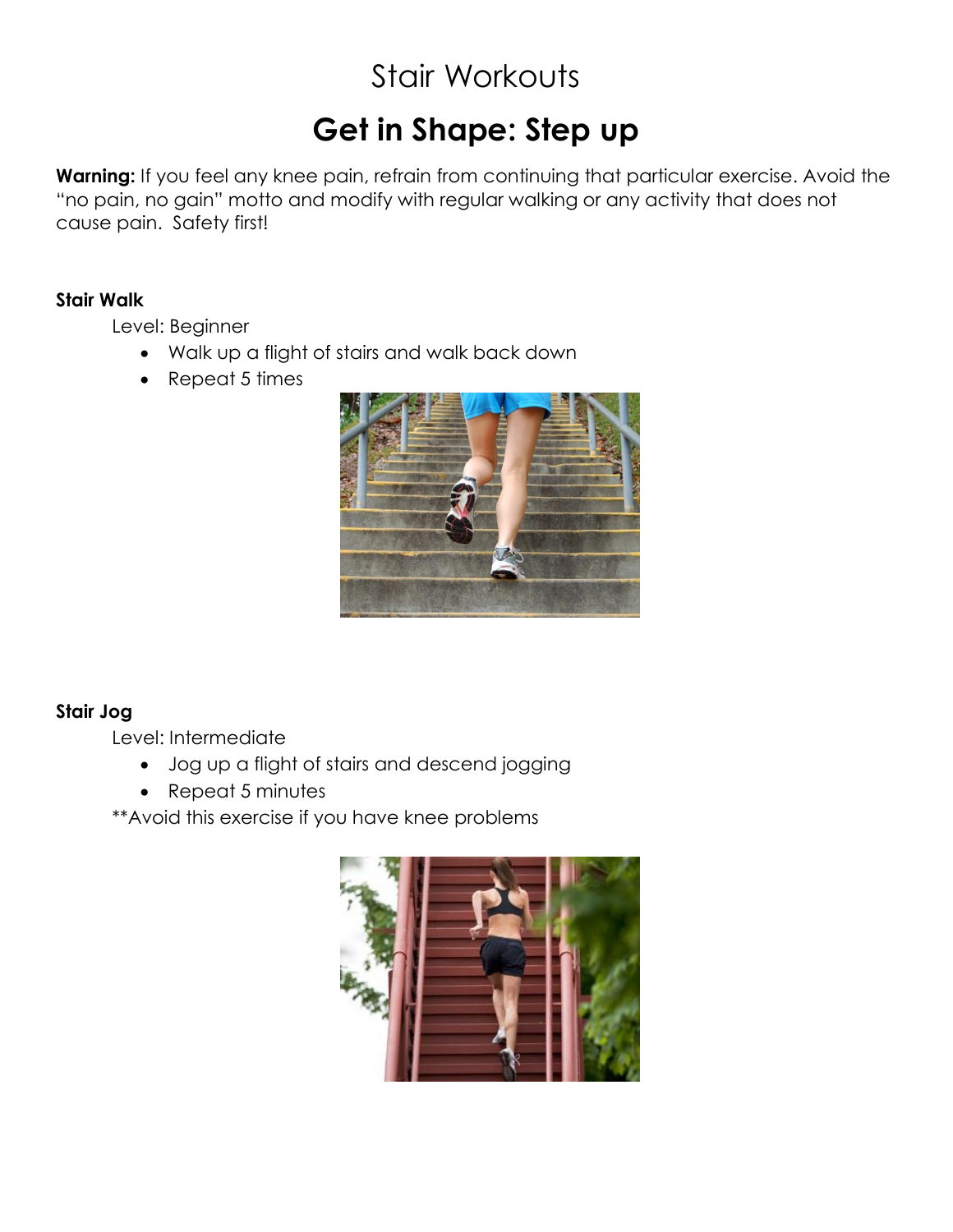#### **Stair Sprints**

Level: Advanced

- Run up the stairs as fast as possible.
- Pump your arms to make this exercise more demanding.
- Carefully walk down and repeat 5 times.

\*\*Avoid this exercise if you have knee problems



# **Side Step Ups (Alternate sides)**

Level: Beginner

- Position with feet close together
- Step up and step down
- Complete 30 step ups $\rightarrow$  15 starting on your left side and 15 starting on your right side
- Repeat 3 times

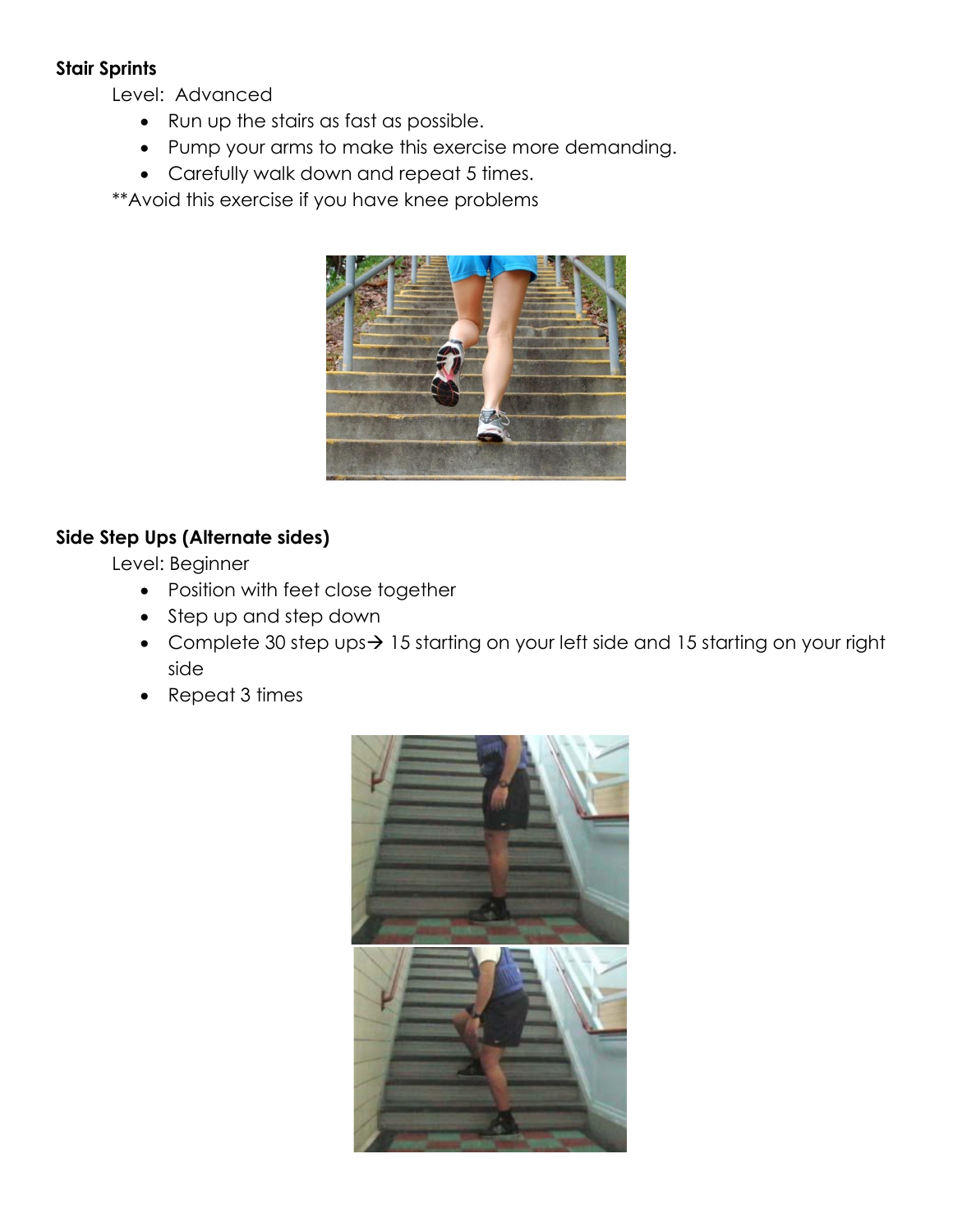#### **Stair Lunges**

Level: Intermediate

- Climb up one flight of steps, climbing two steps each lunge
- Descend walking and repeat 3 times

## **Stair Lunges (stable)**

Level: Intermediate

- Complete 30 lunges $\rightarrow$  15 lunges on the left leg and 15 on your right leg, this would be a set
- Complete 3 sets



## **Hop Ups**

Level: Intermediate

- With **feet shoulder width apart**, jump up on stairs with both feet
- Arms bent at your side to assist in momentum and balance
- Hop up a flight and descend walking
- Repeat 4 times

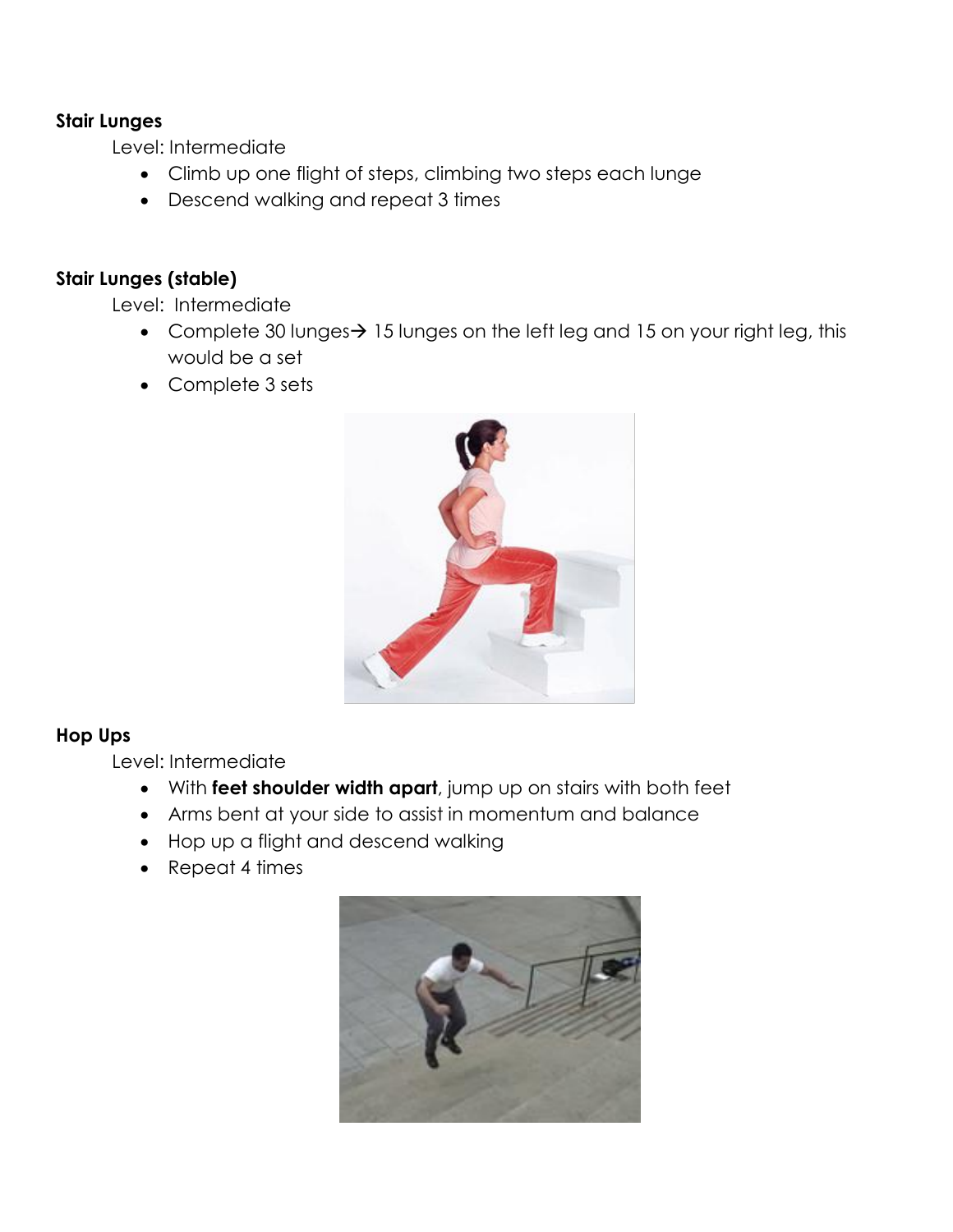## **Two-foot hops**

Level: Beginners

- Keep **both feet together** as you hop
- Bend your knees slightly and swing your arms backwards.
- Swing your arms forward and jump upward to land on the next step up.
- Repeat 4 times



## **Crossover Lunges**

Level: Advanced

- Complete a cross over lunge, taking the stairs two at a time
- Descend jogging
- Repeat 6 times starting with the opposite leg each flight

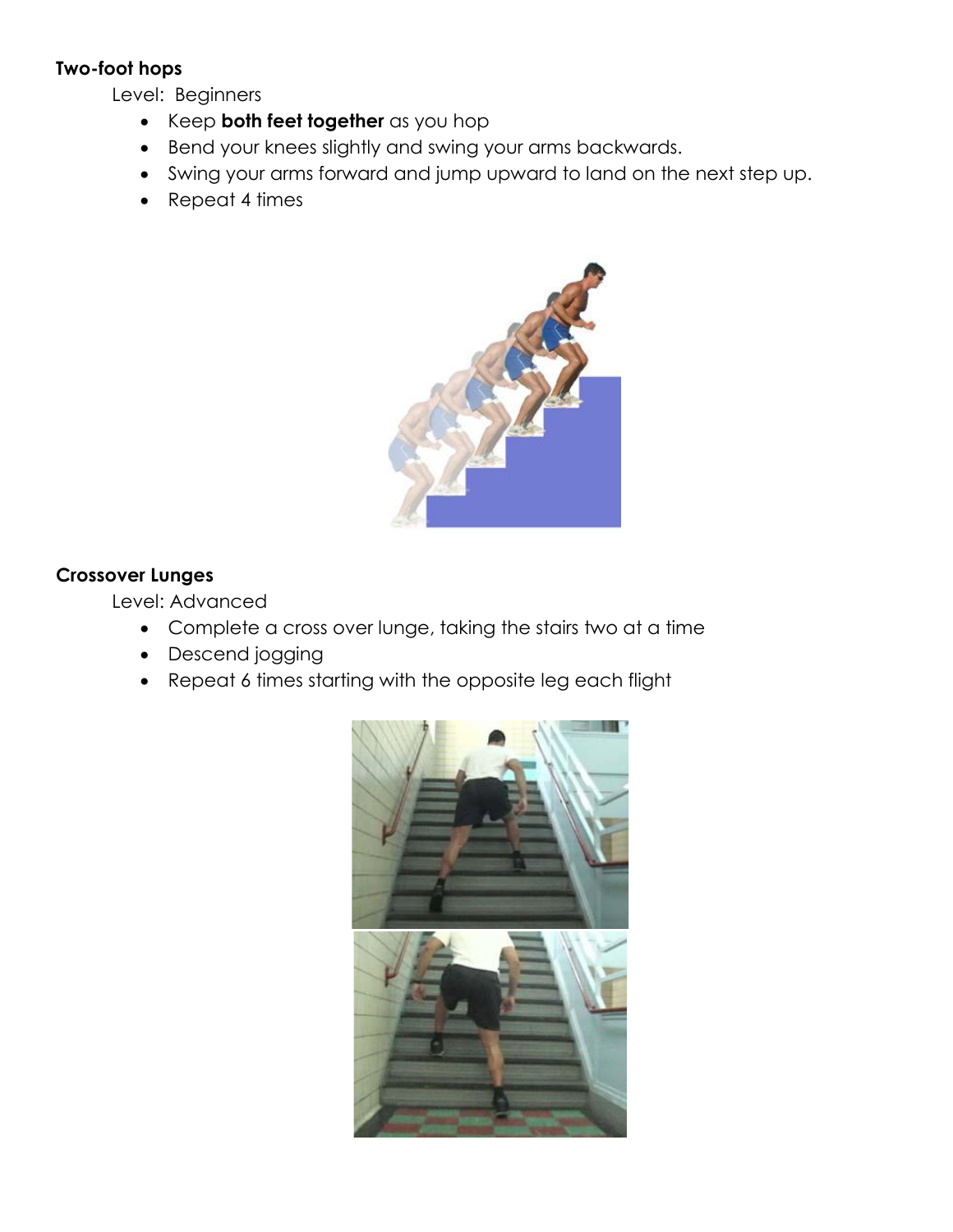#### **Single leg stair hops**

Level: Advanced

- Complete a single leg hop up the stairs and descend jogging
- Complete 6 repetitions starting with the opposite leg each flight



## **Single leg side stair hops**

Level: Advanced

- Complete a single leg side hop up the stairs and descend jogging
- Complete 6 repetitions starting with the opposite leg each flight



## **Stair Intervals**

Level: Beginner/Advanced

- Combine walking or running up stairs with calisthenic exercises (push-up, lunges, squats, lunges, sit ups)
- Climb one flight and descend, then complete a calisthenic workout
- Complete a rep of 15 for each calisthenic exercise
- Repeat 3 times

\*\*Avoid running if you have knee problems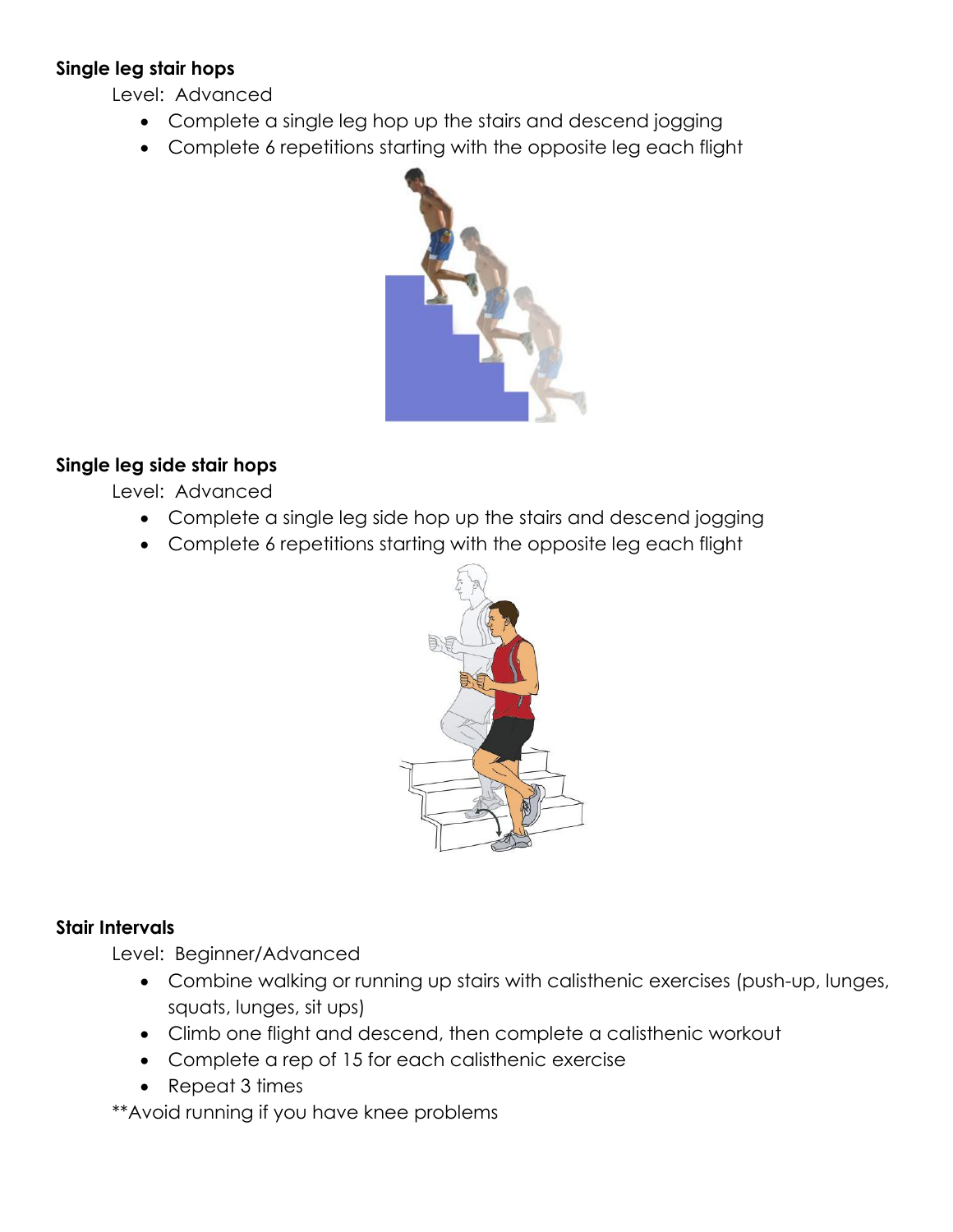# **Triceps Dips**

Level: Intermediate/Advanced

- Use a step or bench
- While facing away from the step/bench place both palms, shoulder width apart, on the step/bench
- Move your bottom in front of the step/bench with your legs bent or straight (more advanced)
- Bend at your elbows and lower your upper body down towards the floor until your arms are at about a 90 degree angle. Be sure to keep your back close to the bench.
- Once you reach the bottom of the movement, slowly press off with your hands, and push yourself straight back up to the starting position.
- Complete 3 sets of 15 repetitions



# **Incline Push-ups**

Level: Advanced

- Use a step, bench, or wall
- Approach the step, while facing the step place both hands on the step shoulder width apart and extend your legs out
- Maintain a straight back and feet close together
- Complete 3 sets of 15 repetitions

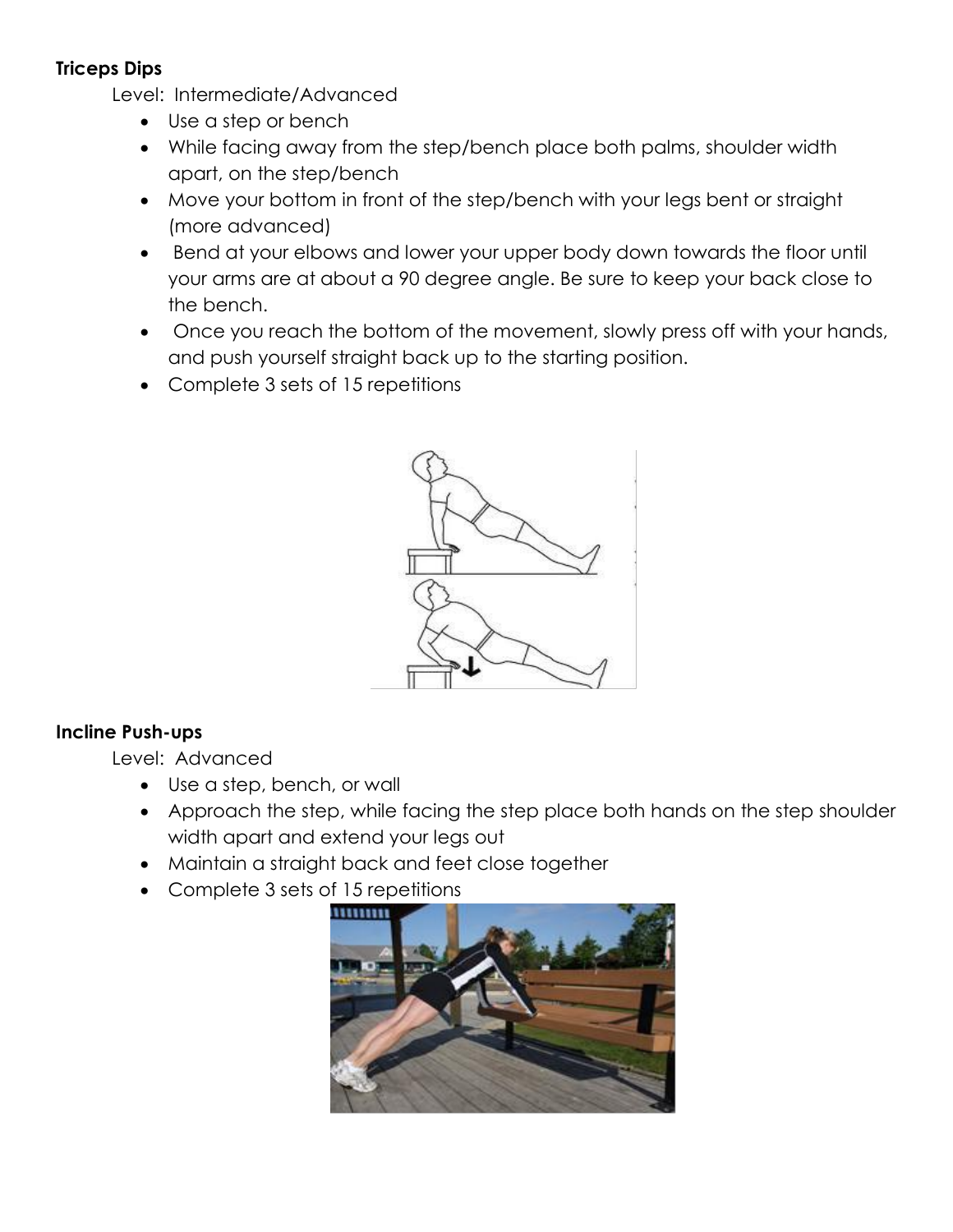#### **Step ups**

Level: Advanced

- Step up on a step or bench
- As quick as you can complete 30 stationary step ups, while alternating feet
- Rest for 1 minute
- Repeat 4 times



# **Circuit Library**

| <b>Circuit 1</b>                                                        | Time (23 minutes) |
|-------------------------------------------------------------------------|-------------------|
| Warm up: Walk up and down the stairs                                    | 5 minutes         |
| Speed walk up and down the stairs                                       | 3 minutes         |
| Begin lunging up the flight of stairs and descend<br>(complete 4 times) | $~5$ minutes      |
| Jog up and down the stairs                                              | 5 minutes         |
| Complete 30 dips and 30 incline push- ups                               | $\sim$ 2 minutes  |
| Cool down: Walk up and down the stairs                                  | 3 minutes         |

| <b>Circuit 2</b>                                                              | Time (21 minutes) |
|-------------------------------------------------------------------------------|-------------------|
| Warm up: Walk up and down the stairs                                          | 4 minutes         |
| Speed walk up and down the stairs                                             | 3 minutes         |
| Begin two foot hops up the stairs and descend<br>(complete 4 times)           | $\sim$ 5 minutes  |
| Move into stair intervals - Run up and descend<br>jogging, complete 20 lunges | $\sim$ 2 minutes  |
| Repeat interval, followed by 20 squats                                        | $\sim$ 2 minutes  |
| Repeat interval and complete 15 incline pushups                               | $\sim$ 2 minutes  |
| Cool down: Walk up and down the stairs                                        | 3 minutes         |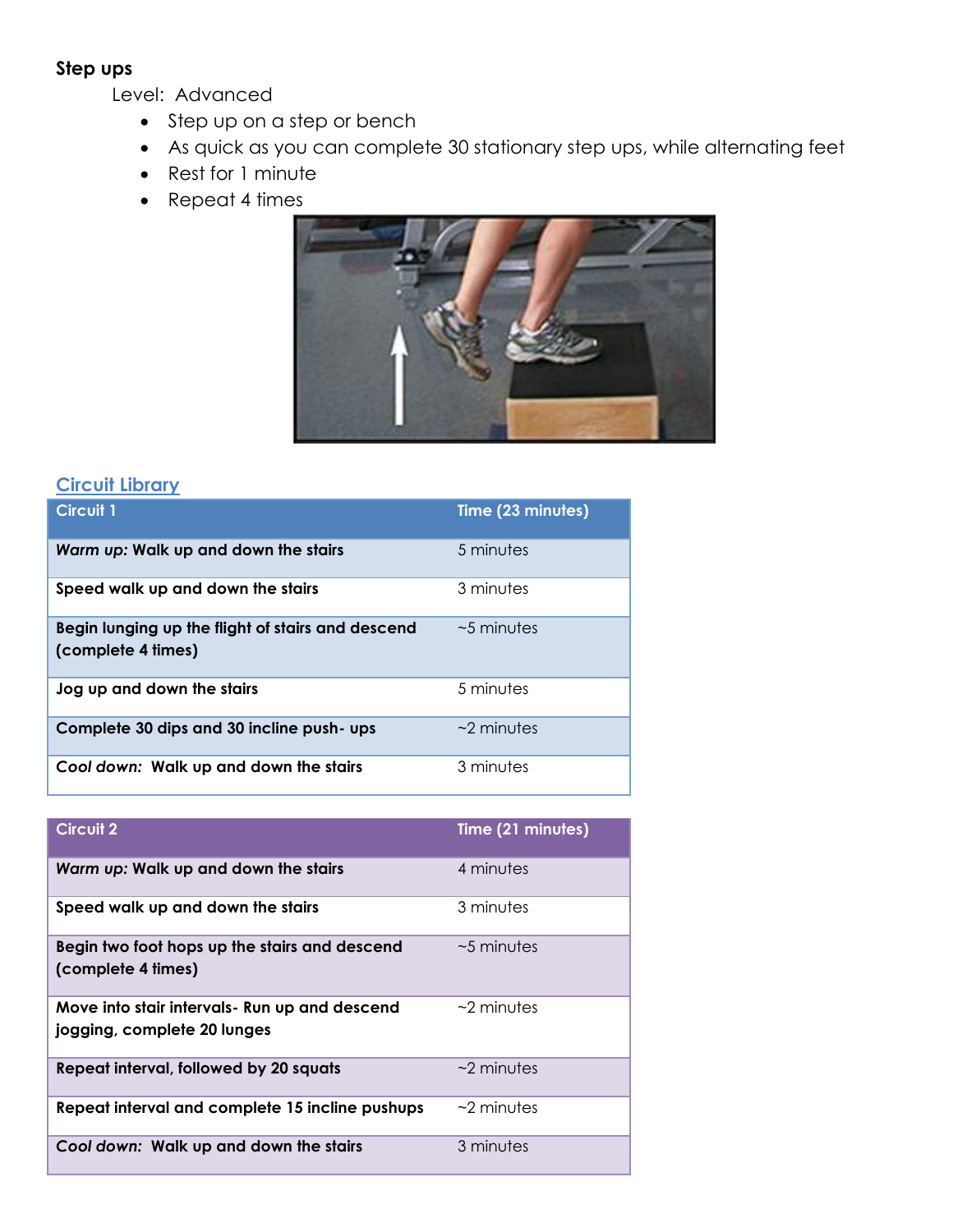| <b>Circuit 3</b>                                                | Time (20-25 minutes) |
|-----------------------------------------------------------------|----------------------|
| Warm up: Walk up and down the stairs                            | 4 minutes            |
| Speed Walk up and down the stairs                               | 3 minutes            |
| Climb stairs two at a time/walk or jog down<br>(Repeat 3 times) | $~5$ minutes         |
| At bottom of stairs after 3rd set of the above,<br>complete:    | 5-10 minutes         |
| 3 sets of:                                                      |                      |
| 10 squats<br>1)                                                 |                      |
| 10 squat jumps<br>2)                                            |                      |
| 3)<br>10 pushups                                                |                      |
| 10 mountain climbers<br>4)                                      |                      |
|                                                                 |                      |
| Cool down: Walk up and down the stairs                          | 3 minutes            |

| <b>Circuit 4</b>                                                                                                           | Time (17 minutes) |
|----------------------------------------------------------------------------------------------------------------------------|-------------------|
| Warm up: Walk up and down the stairs                                                                                       | 4 minutes         |
| Speed walk up and down the stairs                                                                                          | 3 minutes         |
| 2 sets of: Split squat (one foot on step, one foot on<br>floor) 30 sec slow-Repeat on the other side                       | 1 minute          |
| 2 sets of: Split squat with knee lift 30 sec pick up<br>pace- Repeat on the other side                                     | 1 minute          |
| 2 sets of: Split squat with knee lift -> add hop 30<br>sec (avoid hop if have knee problems) - Repeat on<br>the other side | 1 minute          |
| 2 sets of: Inclined pushups                                                                                                | 1 minute          |
| 2 sets of: Plank to frog hop (feet from plank position<br>to step)                                                         | 2 minutes         |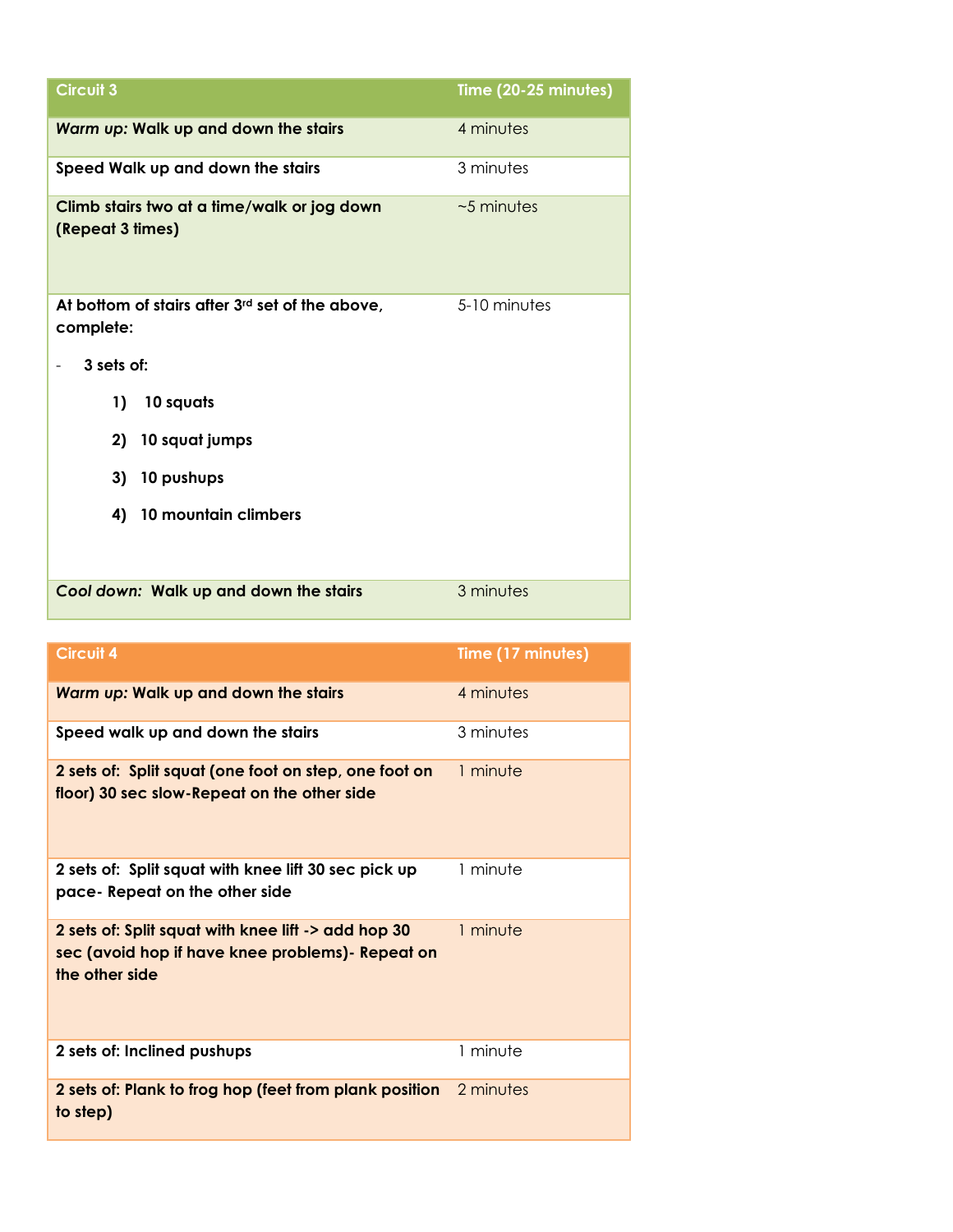| 2 sets of: declined pushups            | 1 minute  |
|----------------------------------------|-----------|
| Cool down: Walk up and down the stairs | 3 minutes |

| <b>Circuit 5</b>                                                  | Time (21 minutes) |
|-------------------------------------------------------------------|-------------------|
| Warm up: Walk up and down the stairs                              | 4 minutes         |
| Speed walk up and down the stairs                                 | 3 minutes         |
| Walking lunge up the stairs/jog down (3 times)                    | $~\sim$ 3 minutes |
| At bottom of stairs -                                             | $~5$ minutes      |
| alternating reverse lunge off bottom<br>$\circ$<br>stair (30 sec) |                   |
| toe taps (30 sec)<br>$\circ$                                      |                   |
| progression- add arms<br>٠<br>overhead                            |                   |
| lateral leaps (30 sec)<br>$\circ$                                 |                   |
| repeat 3 times<br>O                                               |                   |
|                                                                   |                   |
| <b>Plank hold</b>                                                 | 1 minute          |
| Side plank hold (right and left)                                  | 2 minutes         |
| Cool down: Walk up and down the stairs                            | 3 minutes         |